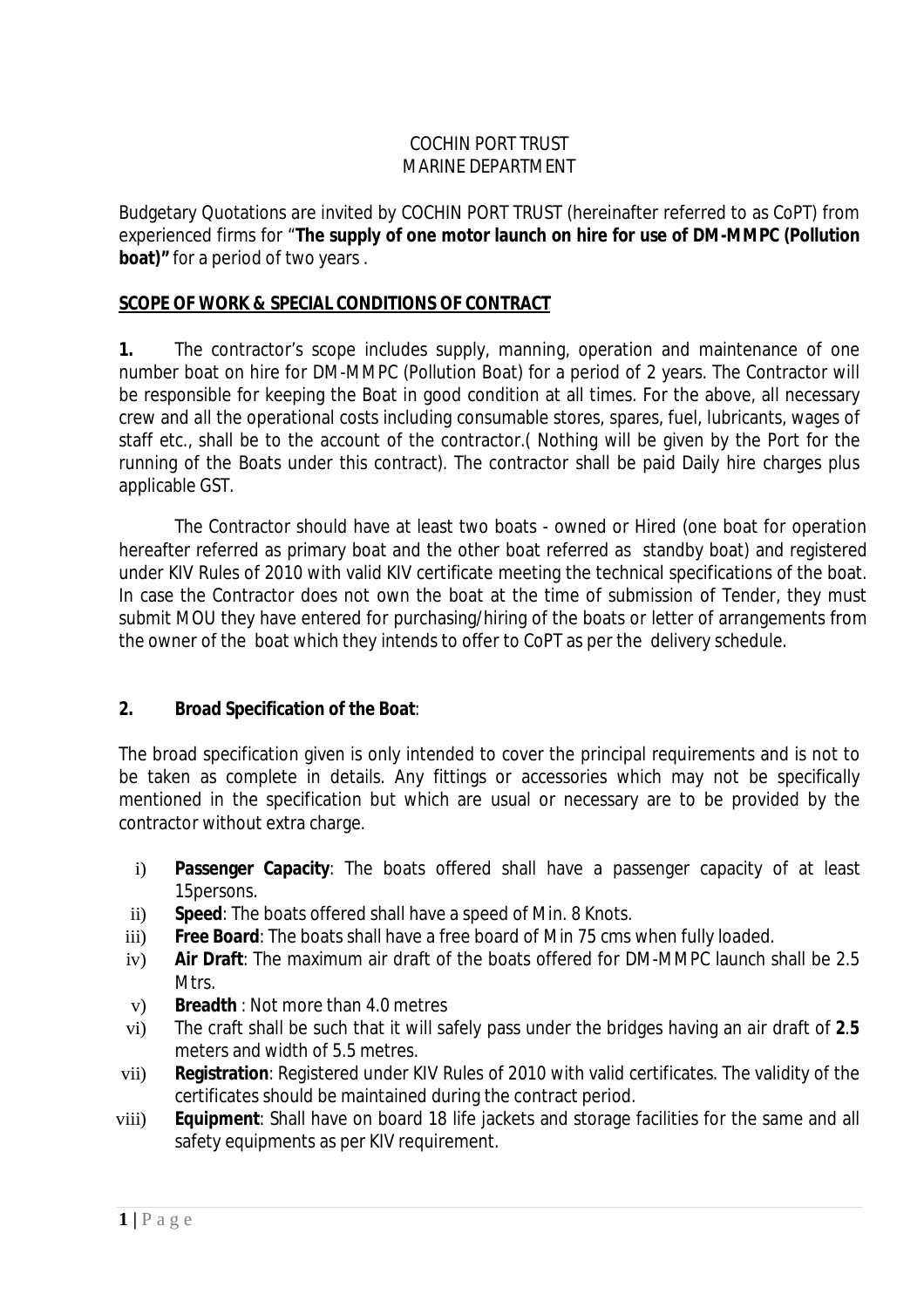- **3.** One mobile phone to be provided with incoming facility to the Boat for communication from CoPT. Any change in the mobile number to be informed well in advance.
- **4.** The mobilization and the de-mobilization of the boat crew will be on the account of the contractor.
- **5.** The crew deployed for operating the boat shall be as per the KIV certificate issued for the boat during the contract.
- **6.** The launch shall conform to the specifications given and all certificates required to operate it within the Cochin Port limits under the relevant rules shall be kept valid during the tenancy of the contract
- **7.** The Tenderer may visit CoPT to ascertain the actual working environment.
- **8.** All taxes duties and levies including but not limited to the taxes, duties and levies imposed on the income of the Contractor, its employees or any levies etc, on any purchase made by the Contractor, and/or any penalties imposed by any authorities from time to time will be in contractor's account.
- **9.** The Contractor shall carry out launch operations strictly in accordance with the contract to the satisfaction of the Deputy Conservator or the officer duly authorized by him and shall comply with and adhere strictly to his instructions and direction on matters in relation with the contract.
- **10.** CoPT will not be responsible for any damage suffered by the Boat due to failure of machinery or errors of the crew or any reason whatsoever.
- **11.** All workmen shall comply with all lawful instructions from the Deputy Conservator or the officer duly authorized by him.
- **12.** The Safety & Security of the boat, the crew, workmen and persons making use of the Boats will be the responsibility of the Contractor. The Port will not be responsible for any accident, loss or damage due to any cause.
- **13.** The boats offered by the Tenderer must have insurance coverage **" ITC Hulls Port Risks 20th July 1987 and Personal accident insurance coverage"** for crew &passengers against any accident, loss or damage including total loss and injury and loss of life to crew ,passengers and also third party damage. This insurance should be valid throughout the tenancy of contract.
- **14.** The Boat shall be supplied at the site required by the Deputy Conservator, Cochin Port Trust or his authorized representative for transportation of staff, crew, stores etc .
- **15.** The Boat should be made available on all days including Sundays and holidays, on round the clock basis, i.e for 24 hours.
- **16.** The period of hire is two years from the date of commencement of the supply of Boats.
- **17.** If awarded, the contractor shall obtain license under Cochin Harbour Craft Rules 1947, within a period of 1 week of receipt of order.
- **18.** The payment on hire charges will be made once in a month on submitting bill.
- **19.** The contractor shall supply at his own expenses all tools, fuel men and such other materials required for the safe operation of the launch. He shall maintain the launch in good condition till the end of the contract.
- **20.** The Boats supplied shall be well found and shall be fully equipped with navigational, life saving and fire fighting appliances as required by the relevant rules and must be maintained in good working condition at all times to the satisfaction of the Deputy Conservator.